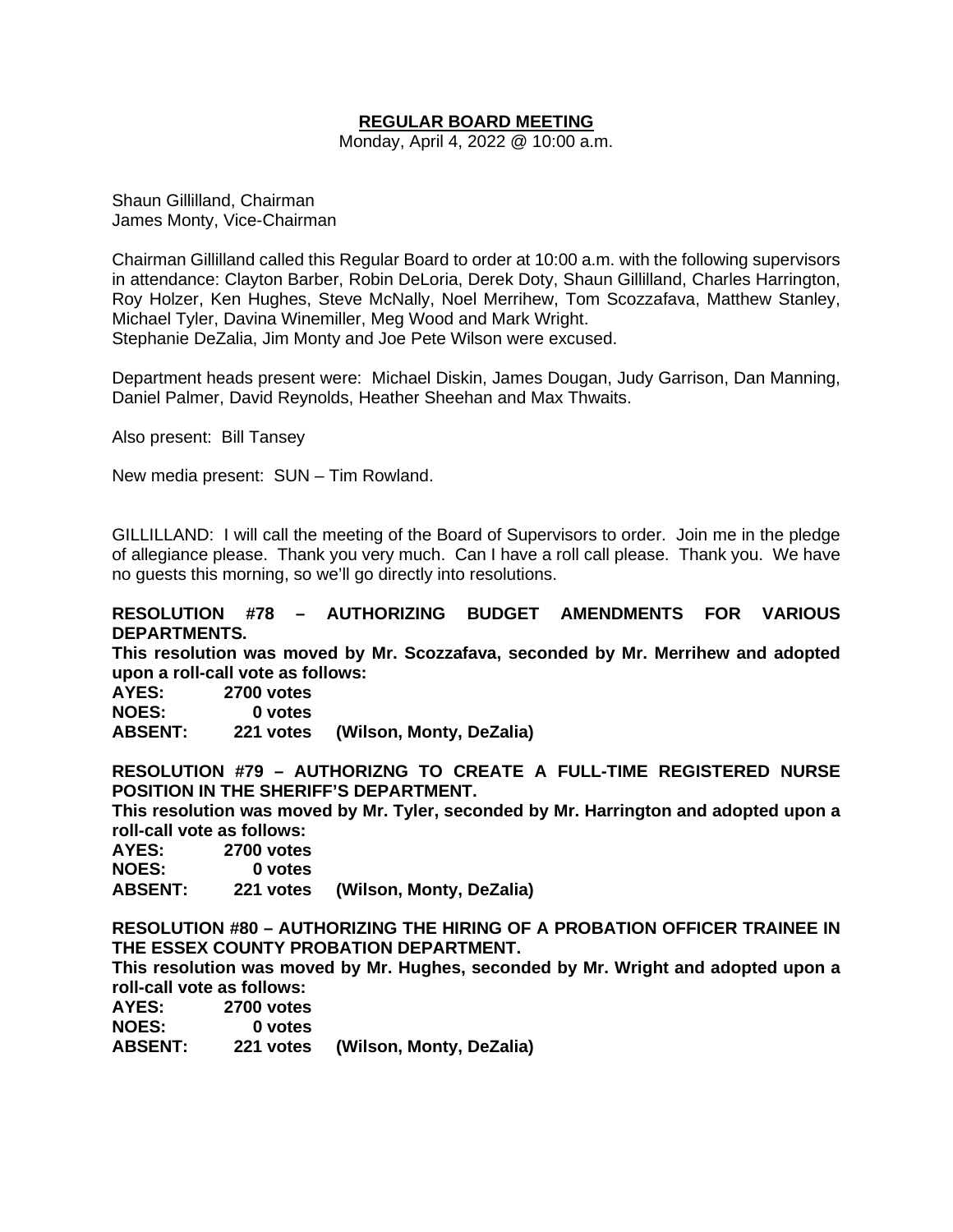**RESOLUTION #81 – HONORING TROOPER LAWRENCE P. GLEASON WITH A MEMORIAL SIGN TO BE POSTED AT THE CHARLEY HILL ROAD OVERPASS BRIDGE (I-87) IN THE TOWN OF SCHROON.**

**This resolution was moved by Mr. Tyler, seconded Mr. Scozzafava and adopted.**

**RESOLUTION #82 – APPROVING THE FINANCIAL ASSISTANCE IN THE FORM OF SALES TAX AND MORTGAGE TAX ABATEMENT BY THE ESSEX COUNTY INDUSTRIAL DEVELOPMENT AGENCY IN CONNECTION WITH A PROJECT FOR THE LODGE AT SCHROON, LLC.**

**This resolution was moved by Mr. Merrihew, seconded by Mr. Holzer and adopted upon a roll-call vote as follows:** 

**AYES: 2700 votes NOES: 0 votes ABSENT: 221 votes (Wilson, Monty, DeZalia)**

**RESOLUTION #83 – AUTHORIZING THE RE-APPOINTMENT OF JOHN MICHAEL MASCARENAS TO THE POSITION OF COMMISSIONER OF ESSEX COUNTY DEPARTMENT OF SOCIAL SERVICES FOR A FIVE (5) YEAR TERM.**

**This resolution was moved by Mr. Scozzafava, seconded by Mr. Hughes and adopted upon a roll-call vote as follows:** 

**AYES: 2700 votes NOES: 0 votes**

**ABSENT: 221 votes (Wilson, Monty, DeZalia)**

**RESOLUTION #84 – ADOPTING AND APPROVING THE REVISED POLICIES AND PROCEDURES AND QUARTERLY REPORTS FOR THE CERTIFIED HOME HEALTH AGENCY (CHHA) APPROVED BY THE PROFESSIONAL ADVISORY COUNCIL (PAC), PUBLIC HEALTH ADVISORY COMMITTEE (PHAC) AND THE MEDICAL DIRECTOR, REVIEWED MARCH 1, 2022.** 

**This resolution was moved by Mr. Barber, seconded Mr. Merrihew and adopted.**

**RESOLUTION #85 – AUTHORIZING APPOINTMENTS TO BOARDS, COMMITTEES AND/OR COUNCILS.**

**This resolution was moved by Mr. Tyler, seconded Mr. Stanley and adopted.**

**RESOLUTION #86 – AUTHORIZING CONTRACT AMENDMENTS/CHANGE ORDERS IN VARIOUS DEPARTMENTS.**

**This resolution was moved by Mr. DeLoria, seconded by Mr. Merrihew and adopted upon a roll-call vote as follows:** 

**AYES: 2700 votes** 0 votes **ABSENT: 221 votes (Wilson, Monty, DeZalia)**

GILLILLAND: Discussion?

SCOZZAFAVA: The contract agreement, we just approved prior a full-time nurse at the Sheriff's Department so I see under Sheriff's Department – contract amendment is that the amendment because now we're going to a full time?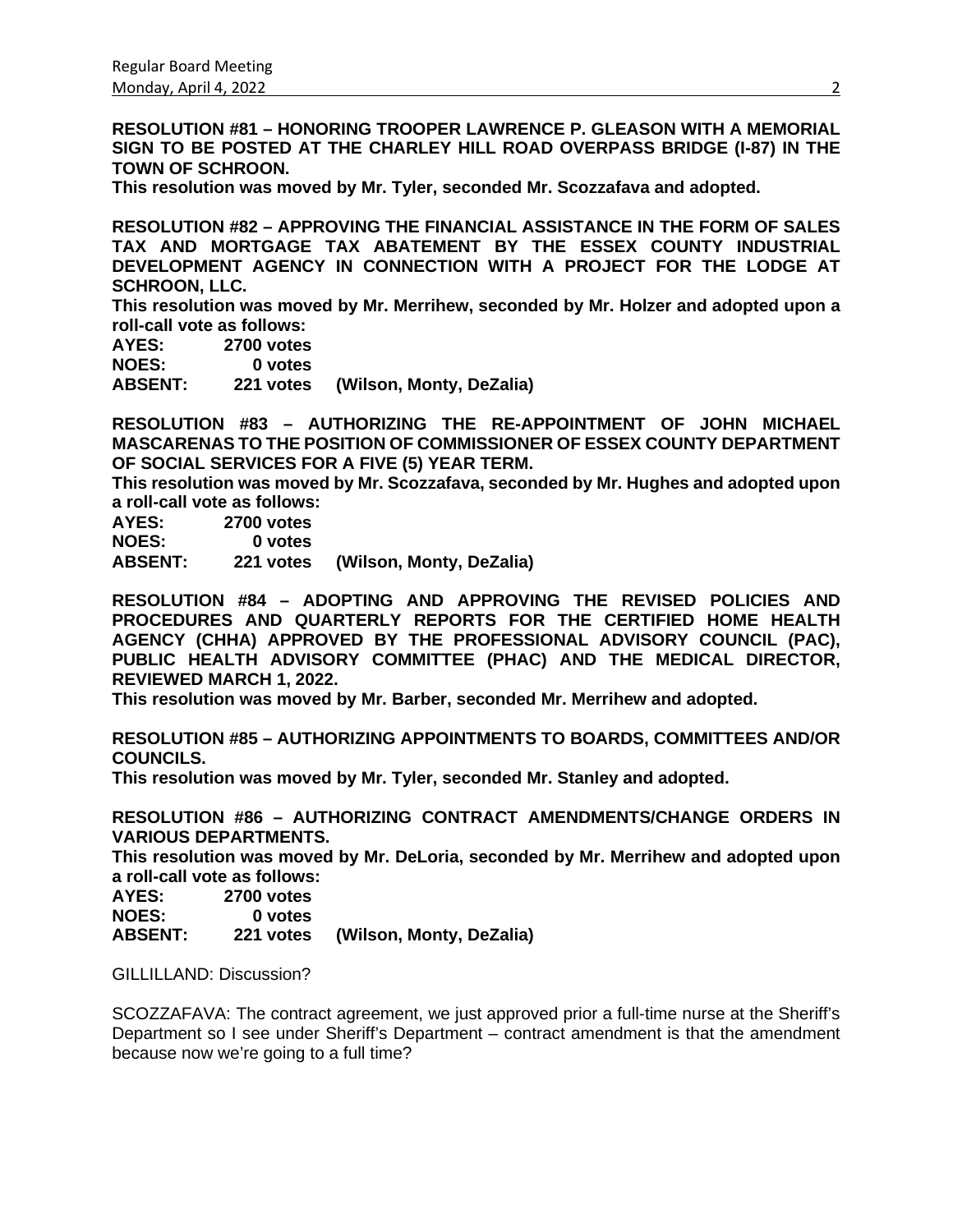PALMER: Well, we actually, we needed the full time position for the new MAT requirement. The extension of the Elizabethtown is an entirely different matter. These are nurses that they had originally been providing there, they are no longer going to be able to do so. What we asked them is to allow an extension until June, so that we had the opportunity to try and hire some more nurses because we are going to have to replace that contract because they are no longer going to do it.

SCOZZAFAVA: Okay, thank you.

GILLILLAND: Further discussion? Being none, roll call please.

**RESOLUTION #87 – AUTHORIZING THE PURCHASING AGENT TO AWARD BIDS, ISSUE CONTRACTS/AGREEMENTS OR PURCHASE ORDERS.**

**This resolution was moved by Mr. Scozzafava, seconded by Mr. Barber and adopted upon a roll-call vote as follows:** 

**AYES: 2700 votes NOES: 0 votes ABSENT: 221 votes (Wilson, Monty, DeZalia)**

**RESOLUTION #88 – AMENDING RESOLUTIONS NO. 27 OF FEBRUARY 7, 2022, AND RESOLUTION NO. 48 OF MARCH 1, 2021, BOTH ENTITLED, "FOR THE IMPLEMENTATION AND FUNDING IN THE FIRST INSTANCE, 100% OF THE FEDERAL-AID AND STATE "MARCHISELLI" PROGRAM-AID ELIGIBLE COSTS OF A TRANSPORTATION FEDERAL-AID PROJECT AND APPROPRIATING FUNDS THEREFORE"**

**This resolution was moved by Mr. DeLoria, seconded by Mr. Wright and adopted upon a roll-call vote as follows:** 

**AYES: 2700 votes NOES: 0 votes**

**ABSENT: 221 votes (Wilson, Monty, DeZalia)**

**RESOLUTION #89 – AUTHORIZING THE ESSEX COUNTY PURCHASING AGENT TO GO TO BID FOR VARIOUS DEPARTMENTS.**

**This resolution was moved by Mr. Tyler, seconded Mr. Holzer and adopted.**

**RESOLUTION #90 – ACCEPTING, ADOPTING AND PLACING ON FILE POLICIES, PLANS, PROCEDURES AND ANNUAL REPORTS.**

**This resolution was moved by Mr. Scozzafava, seconded Mr. Hughes and adopted.**

**RESOLUTION #91 – AUTHORIZING THE COUNTY ATTORNEY'S OFFICE TO PROVIDE REPRESENTATION AND LEGAL ADVICE TO TOWNS OF ESSEX COUNTY ON TOWN MATTERS WHEN NOT IN CONFLICT WITH INTEREST TO THE COUNTY, PURSUANT TO COUNTY LAW SECTION 501(3) AND 504(4)**

**This resolution was moved by Mr. Tyler, seconded Mr. Scozzafava and adopted.**

**RESOLUTION #92 – AUTHORIZING THE COUNTY CHAIRMAN OR COUNTY MANAGER TO EXECUTE A ONE-YEAR MASTER AGREEMENT BETWEEN THE COUNTY OF ESSEX AND THE VARIOUS TOWNS OF ESSEX COUNTY FOR THE PROVISION OF ADVANCED EMT PAYMENT, EQUIPMENT AND FLY CAR USE.**

**This resolution was moved by Mr. Holzer, seconded Mr. Merrihew and adopted.**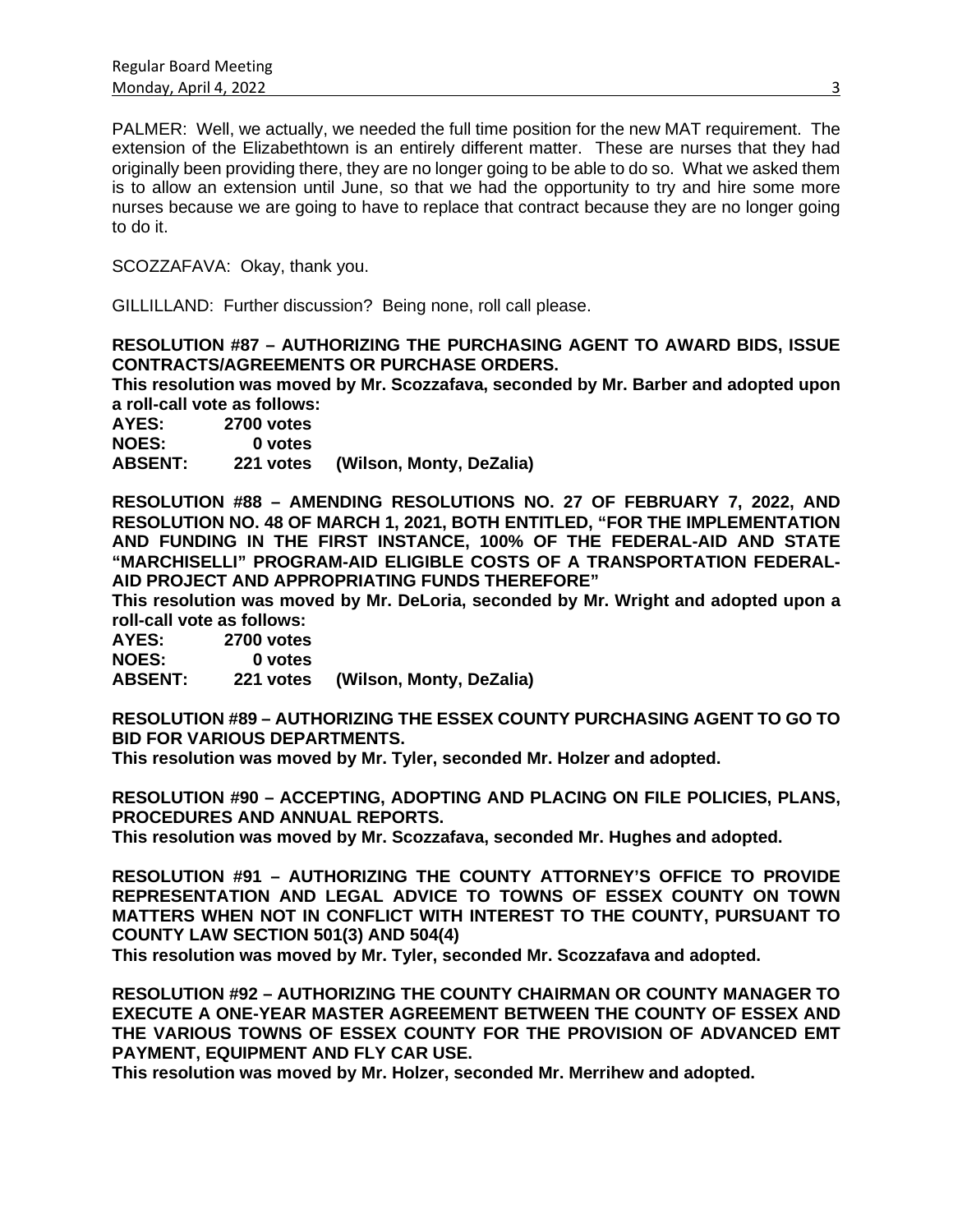**RESOLUTION #93 – AUTHORIZING TO CHANGE THE HOURS IN THE OFFICE OF THE ESSEX COUNTY TREASURER TO BE OPEN FROM 8:00 A.M. TO 4:00 P.M. BEGINNING MAY 1, 2022 THROUGH SEPTEMBER 2, 2022.**

**This resolution was moved by Mr. Scozzafava, seconded Mr. Tyler and adopted.**

**RESOLUTION #94 – AUTHORIZING A MEMORANDUM OF UNDERSTANDING WITH THE CSEA WITH REGARD TO THE CSEA'S PEER TRAINING PROGRAM, AT NO COST TO ESESX COUNTY.**

**This resolution was moved by Mr. Tyler, seconded Mr. Hughes and adopted.**

**RESOLUTION #95 – OF CONGRATULATIONS TO NORTH COUNTRY COMMUNITY COLLEGE ON RECEIVING AN EIGHT (8) YEAR ACCREDITATION FROM MIDDLE STATES COMMISSION ON HIGHER EDUCATION.**

**This resolution was moved by Mr. Tyler, seconded unanimously and adopted.**

**RESOLUTION #96 – AUTHORIZING ESSEX COUNTY TO PIGGYBACK ON A CONTRACT ENTERED INTO BETWEEN WARREN COUNTY AND CONTINGENCY MANAGEMENT CONSULTING GROUP, LLC DATED MAY 29, 2021, AMENDED SEPTEMBER 28, 2021, TO PROVIDE ESSEX COUNTY WITH ASSISTANCE IN EMERGENCY PLANNING, TRAINING AND EXERCISE (WC 17-21) FOR THE OFFICE OF EMERGENCY SERVICES.**

**This resolution was moved by Mr. Wright, seconded by Mr. Doty, and adopted upon a rollcall vote as follows:** 

**AYES: 2700 votes NOES: 0 votes ABSENT: 221 votes (Wilson, Monty, DeZalia)**

**RESOLUTION #97 – UPON THE RECOMMENDATION OF THE RECRUITMENT AND RETENTION TASK FORCE, AUTHORIZING A PROPOSAL RECEIVED FROM ADIRONDACK COMMUNITY ACTION PROGRAMS (ACAP) ON ESTABLISHING DAY CARE THROUGHOUT ESSEX COUNTY, IN AN AMOUNT NOT TO EXCEED \$100,000.00, WITH FUNDING TO COME FROM AMERICAN RESCUE PLAN ACT (ARPA) FUNDS.**

**This resolution was moved by Mr. Tyler, seconded by Mr. Doty, and adopted upon a rollcall vote as follows:** 

| AYES:          | <b>2700 votes</b> |                                    |
|----------------|-------------------|------------------------------------|
| <b>NOES:</b>   | 0 votes           |                                    |
| <b>ABSENT:</b> |                   | 221 votes (Wilson, Monty, DeZalia) |

GILLILLAND: Discussion?

WINEMILLER: Is this just to do a study?

PALMER: No, no they are actually going to go out and start engaging in people who potentially want to do child care, they will help to train them, they will help them set up, they will look at the house that they are proposing and lay out any requirements that they have. The idea being that they are trying to look throughout the county to establish child care resources for people because there is such a child care shortage. So this is a one-year agreement that we are going to do as a contract with them and they are going to provide that training to have people set up to be child care providers.

WINEMILLER: And we are going to make sure that this is throughout the entire county?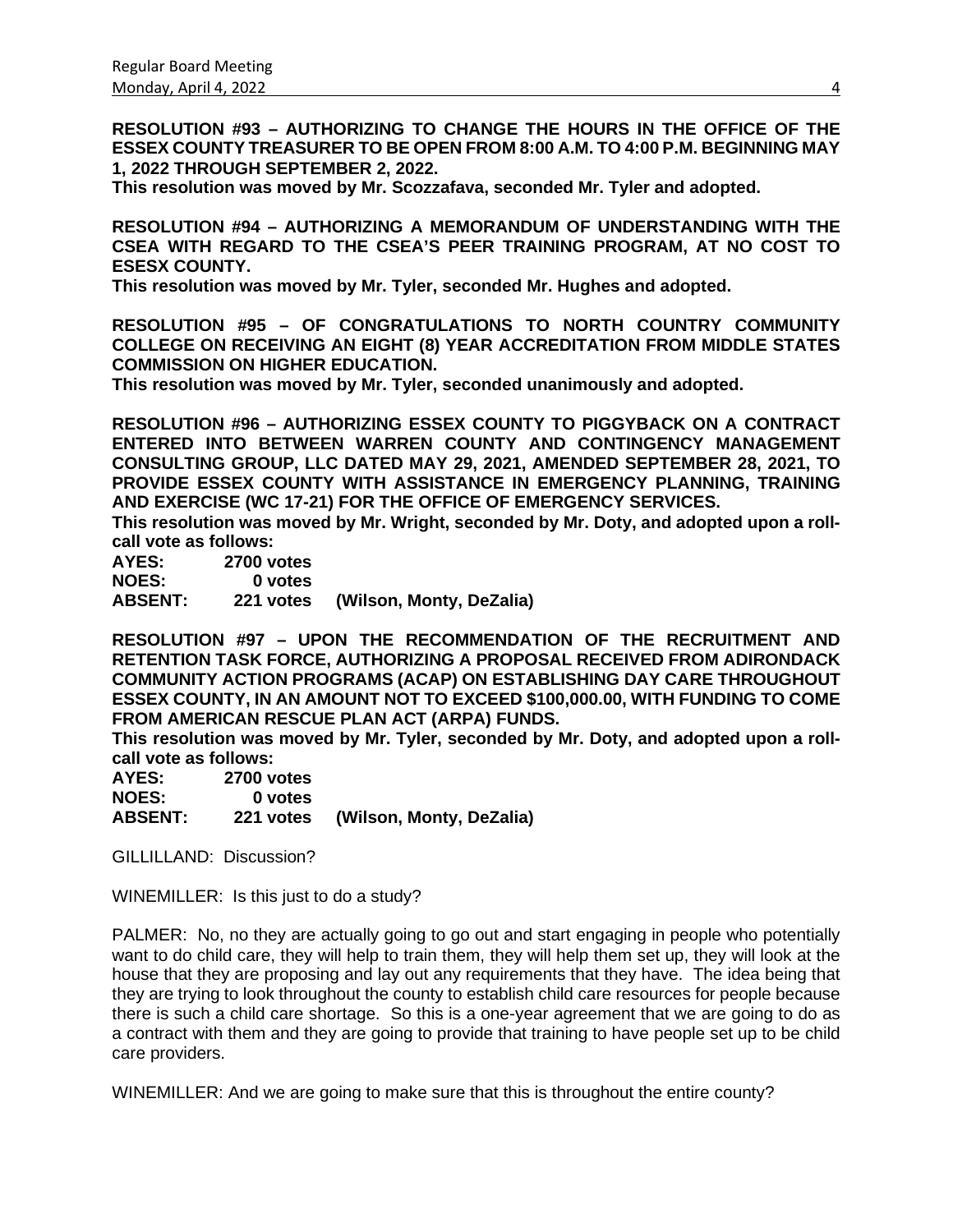PALMER: Yes, that is what they are looking at. They are taking whoever will, obviously somebody has to apply but the focus was going to be countywide.

WINEMILLER: Thank you.

GILLILLAND: Further discussion?

HUGHES: Mr. Palmer, quick question, do we have a ball park figure on the balance of our funds?

PALMER: We've spent about \$1.8 M, \$1.7 M somewhere in that area.

GILLILLAND: Further discussion? Being none, roll call please.

**RESOLUTION #98 – SETTING THE DATES AND LOCATIONS OF THE 2022 HOUSEHOLD HAZARDOUS WASTE DAY EVENTS IN ESSEX COUNTY. This resolution was moved by Mr. Tyler, seconded Mr. Hughes and adopted.**

**RESOLUTION #99 – OF CONGRATULATIONS TO RICHARD HOLLAND UPON HIS RETIREMENT FROM THE TOWN OF TICONDEROGA. This resolution was moved by Mr. Wright, seconded unanimously and adopted.**

**RESOLUTION #100 – AUTHORIZING THE ESSEX COUNTY BOARD OF SUPERVISORS TO APPLY FOR STATE AND FEDERAL FUNDING FOR THE REHABILITATION OF THE UPPER MILL HILL BRIDGE, IN THE TOWN OF CHESTERFIELD. This resolution was moved by Mr. Barber, seconded Mr. Hughes and adopted.**

GILLILLAND: Discussion?

BARBER: Shaun I just want to thank this board for passing this resolution. I want to Thank you for putting it on WCAX, I did miss it. It was sent to me by a number of people in the Town of Chesterfield from different areas, it's making a big statement for the Town of Chesterfield people and the Town of Ausable and around all the people that have support it. I appreciate it and I will add this to the plate, I know the battle has just begun but I want to thank DPW and Community Resources also.

GILLILLAND: Thank you, further discussion? Being none, all in favor, opposed – carried.

GARRISON: Resolutions from the floor – authorizing to change the hours in the Office of the Essex County Clerk and Department of Motor Vehicles to be open from 8:00 a.m. to 4:00 p.m. beginning May 2, 2022 through September 2, 2022.

GILLILLAND: Twelve to allow that on the floor please.

GARRISON: Yes, we do.

**RESOLUTION #101 - AUTHORIZING TO CHANGE THE HOURS IN THE OFFICE OF THE ESSEX COUNTY CLERK AND DEPARTMENT OF MOTOR VEHICLES TO BE OPEN FROM 8:00 A.M. TO 4:00 P.M. BEGINNING MAY 2, 2022 THROUGH SEPTEMBER 2, 2022. This resolution was moved by Mr. Scozzafava, seconded Mr. Merrihew and adopted.**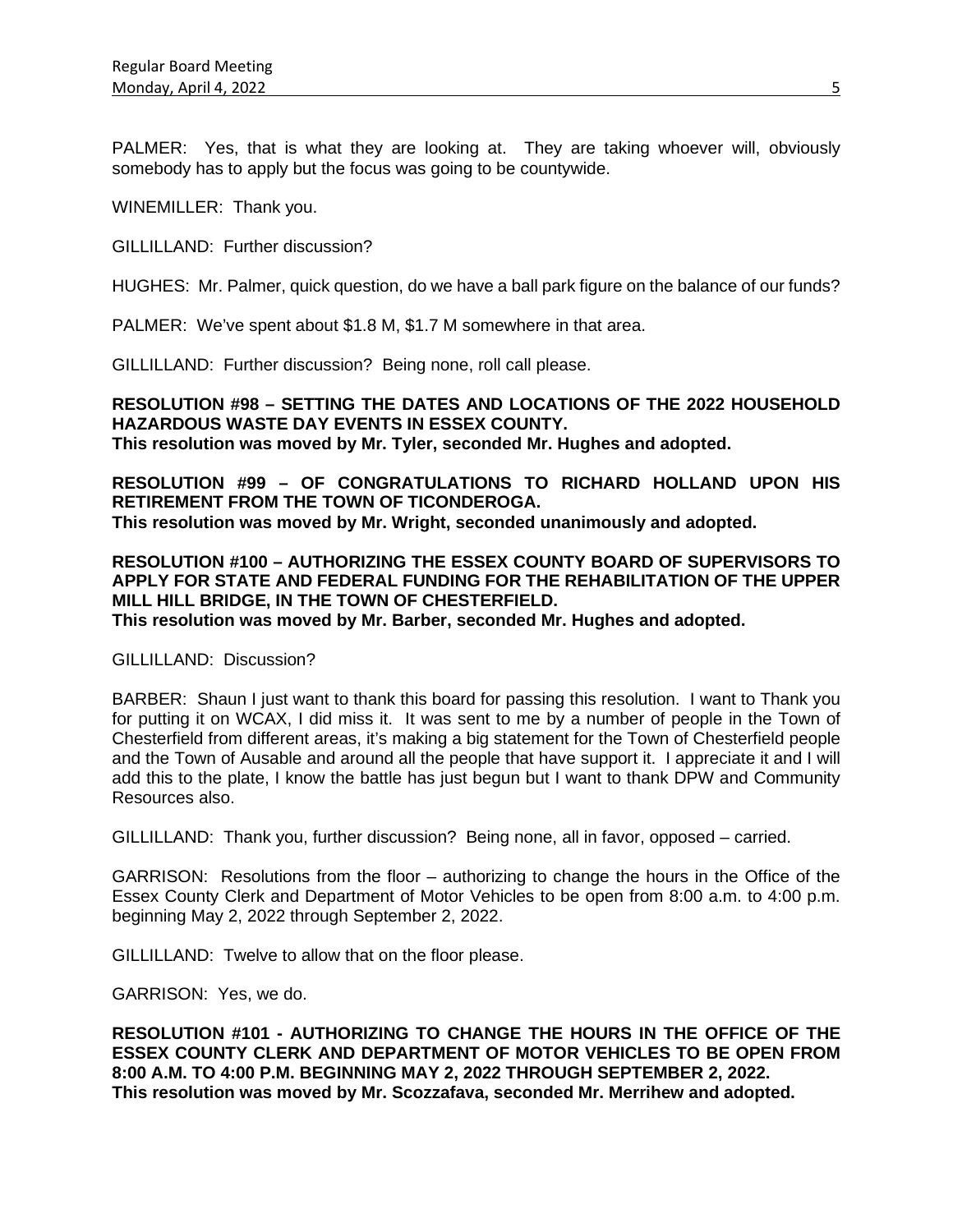GARRISON: A resolution adopting Local Law #2 of 2022.

GILLILLAND: Twelve to allow that on the floor please.

GARRISON: Yes, we do.

## **RESOLUTION # 102 - ADOPTING LOCAL LAW #2 OF 2022. This resolution was moved by Mr. Merrihew, seconded by Mr. Hughes, and adopted upon a roll-call vote as follows: AYES: 2700 votes NOES: 0 votes ABSENT: 221 votes (Wilson, Monty, DeZalia)**

GARRISON: Resolution of congratulations to Joyce Terry of Wilmington, New York upon receiving the 2022 Wilmington Citizen of the Year Award.

GILLILLAND: Twelve to allow that on the floor please.

GARRISON: Yes, we do.

### **RESOLUTION #103 - OF CONGRATULATIONS TO JOYCE TERRY OF WILMINGTON, NEW YORK UPON RECEIVING THE 2022 WILMINGTON CITIZEN OF THE YEAR AWARD. This resolution was moved by Mr. Holzer, seconded unanimously and adopted.**

GARRISON: Resolution authorizing the addition of one parcel to agricultural district #1 during the open enrollment 2021.

GILLILLAND: Twelve to allow that on the floor please.

GARRISON: Yes, we do.

#### **RESOLUTION # 104 - AUTHORIZING THE ADDITION OF ONE PARCEL TO AGRICULTURAL DISTRICT #1 DURING THE OPEN ENROLLMENT 2021. This resolution was moved by Mr. Harrington, seconded Mr. Scozzafava and adopted.**

GARRISON: Resolution appointing members to the Lake Champlain-Lake George Regional Planning Board.

GILLILLAND: Twelve to allow that on the floor please.

GARRISON: Yes, we do.

# **RESOLUTION #105 - APPOINTING MEMBERS TO THE LAKE CHAMPLAIN-LAKE GEORGE REGIONAL PLANNING BOARD.**

**This resolution was moved by Mr. Merrihew, seconded Mr. Hughes and adopted.**

GILLILLAND: I have one also, are there any others?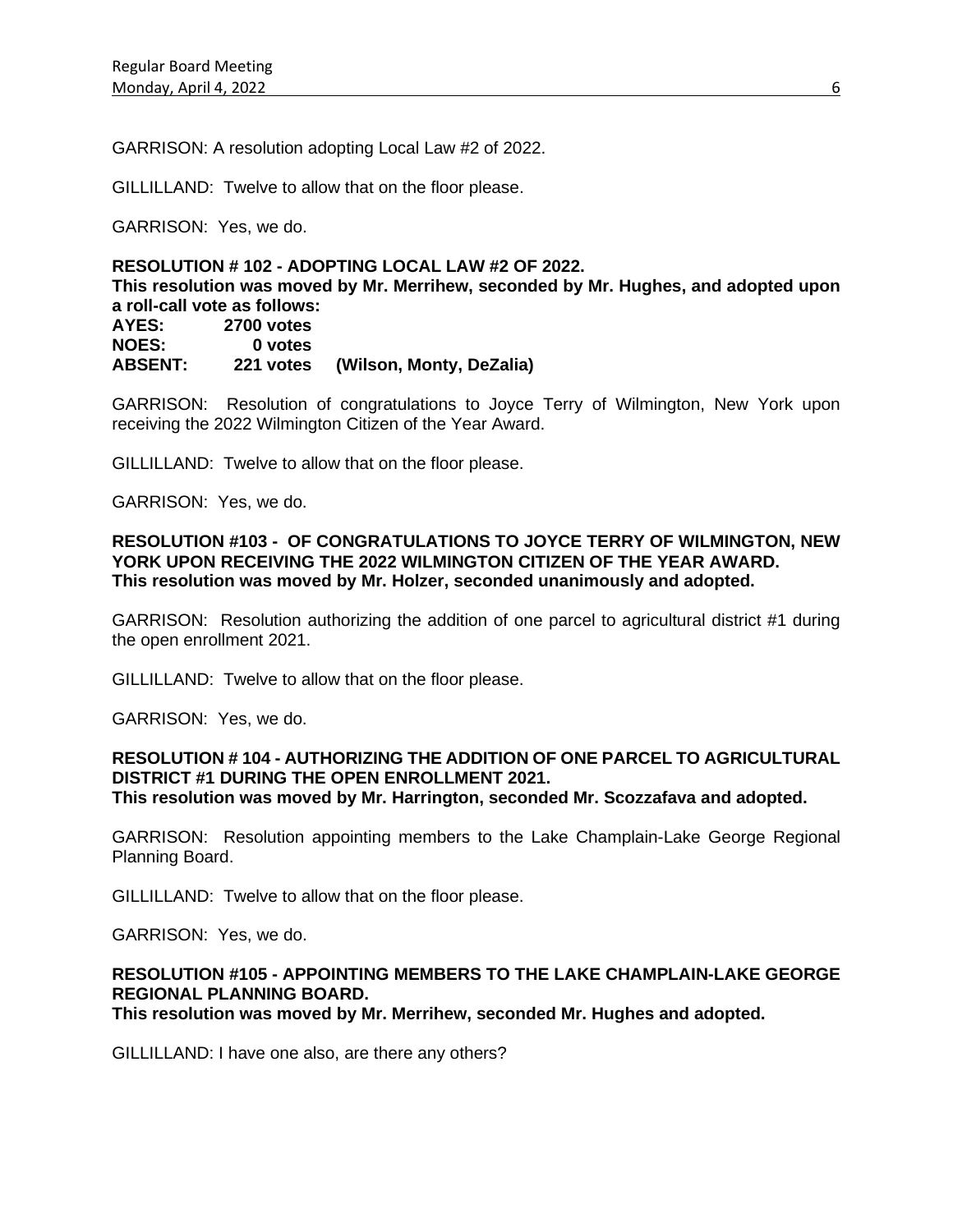McNALLY: I have two, a resolution of celebration of Helen Sylvester's 100<sup>th</sup> birthday on March 29, 2022.

GILLILLAND: Twelve to allow that on the floor please.

GARRISON: Yes, we do.

# **RESOLUTION #106 – OF CONGRATULATIONS TO HELEN SYLVESTER UPON CELEBRATING HER 100TH BIRTHDAY.**

**This resolution was moved by Mr. McNally, seconded unanimously and adopted.**

McNALLY: And one more resolution, celebration of Barbara Curtis's 100<sup>th</sup> birthday on March 2, 2022.

GILLILLAND: Twelve to allow that on the floor please.

GARRISON: Yes, we do.

# **RESOLUTION #107 – OF CONGRATULATIONS TO BARBARA CURTIS UPON CELEBRATING HER 100TH BIRTHDAY.**

**This resolution was moved by Mr. McNally, seconded unanimously and adopted.**

GILLILLAND: Further motions from the floor?

SCOZZAFAVA: I would like to move a resolution of condolence to the family of John McDonough.

GILLILLAND: Twelve to allow that on the floor please.

GARRISON: Yes, we do.

## **RESOLUTION #108 – OF CONDOLENCE TO THE FAMILY OF JOHN McDONOUGH This resolution was moved by Mr. Scozzafava, seconded unanimously and adopted.**

GILLILLAND: Further resolutions from the floor? Alright, I have one which I sent out an email and I think you all have a copy on your desks. I was contacted this weekend, I had three phone calls with Judge Farley who is the Supreme Court Judge in St. Lawrence County you may have met her a few years ago when she was running. She is the President elect at this time of the Supreme Court Justice Association. As you probably have read recently, there has been the Chief Judge Court of Appeals wants to reorganize the administration of the courts in the State of New York. If you all had an opportunity to review this, and/or at least a short summary of what she sent, what essentially I believe will happen under this reorganization was the Administration of all courts and the assignment and Judges of all courts in the State of New York will be put under the Office of Court Administration so the Judges that are locally elected either in counties or in Judge Court or Supreme Court Justices which are multi-county based upon population we have Supreme Court Justices here for fourteen years, for essentially nine counties total. The assignment of those Justices and Judge's and stuff would be left up to the Office of Court Administration under this reorganization plan so that even though that we would either regional or county would elect a Judge that Judge can be assigned anywhere for any time throughout the State. There's some other issues with it, one of the rules that is under Appellate Court Judges, the Appellate Court is what you do or where you appeal to after having a hearing or a trial at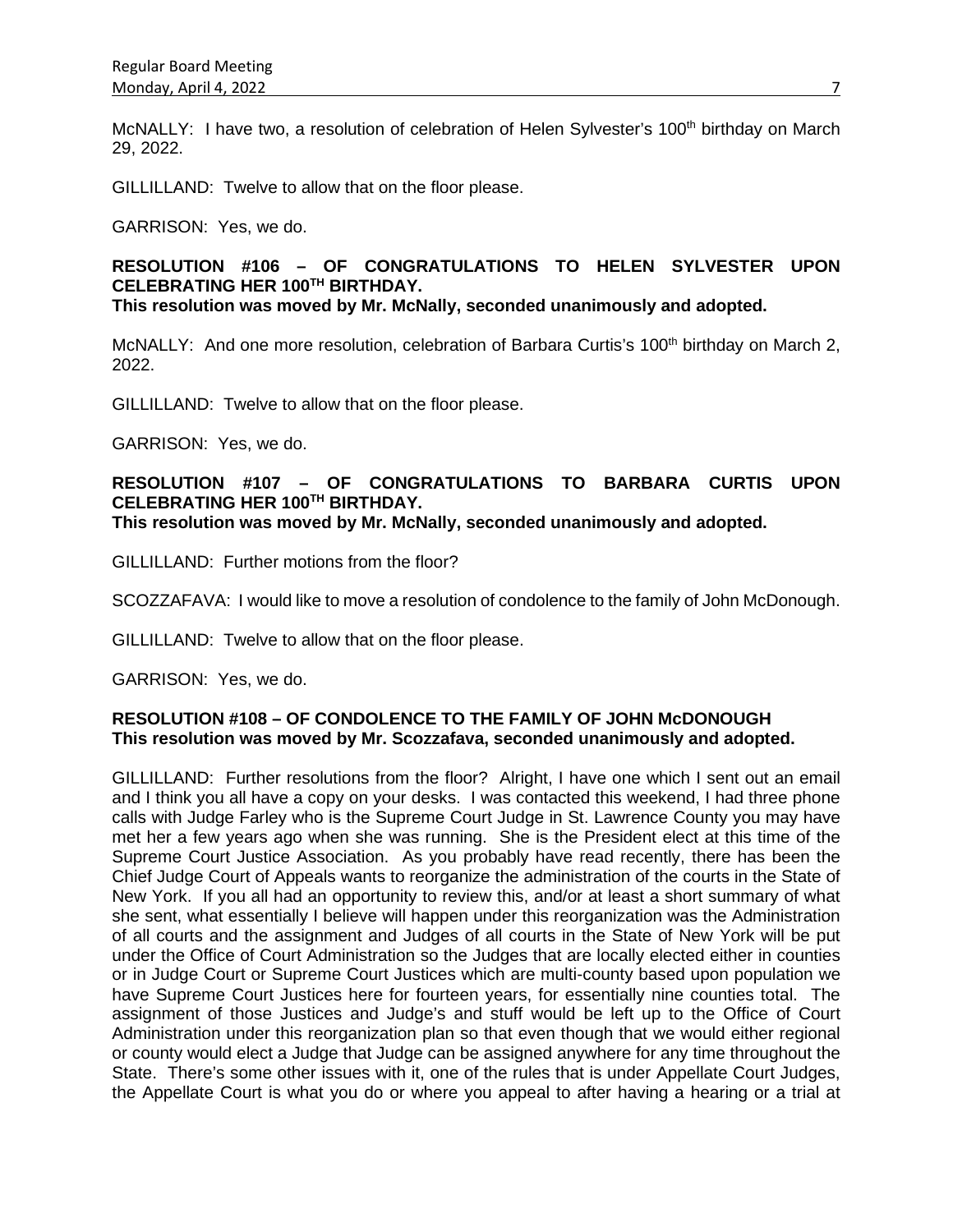Supreme Court, but the Appellate Court Judges at this time are required to be elected so that you go to an elected Judge and you have a Board of Elected Judges for the Appellate, under OCA they can assign any Judge elected or appointed. New York City has almost all appointed Judges. So essentially if you come to a civil case or a case that could be in Essex County that would be advantageous or not advantageous but be more fair to have a local Judge, it could be heard by a Judge in New York City, it could be heard by a Judge in Erie County it depends on what the Chief Judge of the Court of Appeals decides and the Office of Court Administration. So, this basically in my thought process is hasty reorganization of the courts. As you all know, we've had in the past four or five years I've been working diligently to try to get a Family Court Judge here in Essex County. We have one Judge that does every court and it's overloaded, the caseloads are very backed up you can just ask Mr. Mascarenas about that. Franklin County has several. Bills have been put up and defeated continuously for a Family Court Judge and from what I understand the reason they keep getting knocked down is not because of the Legislature it's because of the opinion of the Court of Administration and that they say it would cost us a million dollars to have another Judge put here even though I have been working with Judge Meyer and his office and at a maximum estimate the cost to the State would be \$400,000 to set up another Chambers. We already have a court, we have chambers it would just be office material and hiring so I don't see how that would get any better at all if we just let OCA run everything I mean so. Those are some of the reasons and what she is doing throughout the State I think or trying to get local governing bodies to weigh in on this consolidation approval proposal. There is a sample resolution in the back of your packet, that was passed out. So I'd like to make a motion to pass this resolution and then if I can get a second, we can open it for discussion. I need twelve to allow it on the floor.

GARRISON: Yes.

GILLILLAND: Thank you. A second, Mr. Merrihew. Discussion?

# **RESOLUTION #109 – IN OPPOSITION TO 2022 COURT CONSOLIDATION PROPOSAL. This resolution was moved by Mr. Gillilland, seconded by Mr. Merrihew, and adopted.**

DOTY: Mr. Chairman do you know if this direction is a result of different areas of local corruption or I mean, certainly we can identify benefits on each side, certainly all the items you spoke about help us on a local level but I wonder, if an unbiased system has its benefits as well? I think this is probably premature to say yes or no on it. I'm embarrassed that I haven't read through this so I certainly would like to be more educated but I understand all your points. I don't know how long this process would take? Is it proposed when they want to adopt this?

GILLILLAND: I know the wheels are in motion with the Chief Judge to do this. Dan do you have anything?

MANNING: I have no idea.

GILLILLAND: It's a good point Mr. Doty, thank you.

HUGHES: I actually had a chance to do some research on this last night after you sent it out and I appreciate you doing so. As Mr. Doty stated, there's pros and cons to either side, for example the New York State BAR Association supports this because they identify through some independent resources and organizations a multi-million dollar waste of money on legal fees, court fees, one family I actually looked it up an article in the New York Times in February that was talking about the overall process and how one family might go to one Judge and then they've got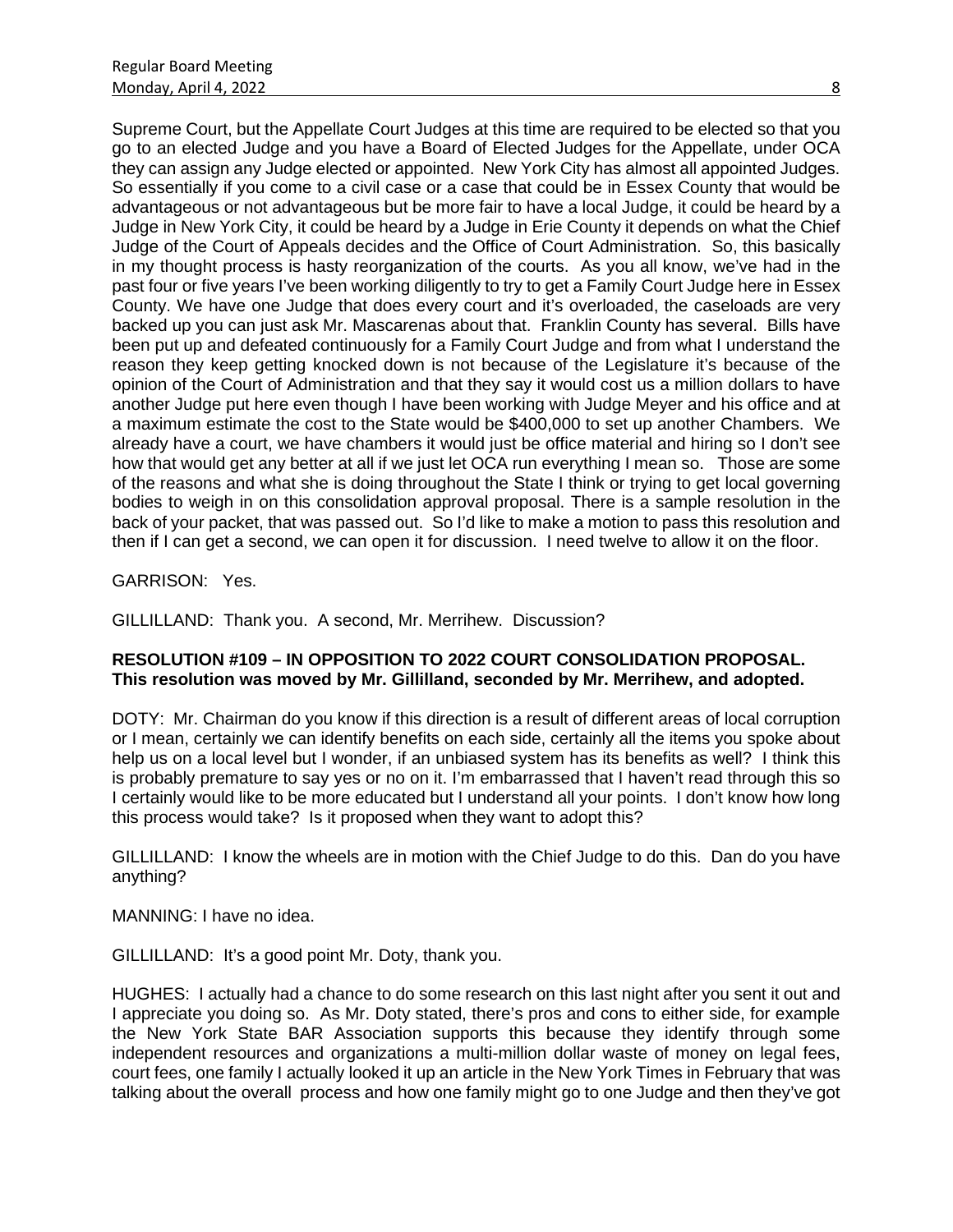to go to another Judge and it's just – I think what the reorganization is attempting to do is take the juggernaut of the New York State Court System and try to restructure it in a way that's a more fair to process.

I'm actually going to vote to support the opposition to this for one reason in that it takes the power of the election out of the people's hands. I do not like that. I don't like taking the power out of people who should be allowed to duly elect their Judges. This goes with what Mr. Gillilland said to appointment basis and I just don't feel comfortable with that. I understand the savings the money, it's one of those dammed if you do and dammed if you don't. I understand the savings of the money. I understand the desire to reorganize. I understand the need to revamp but when it takes the power of people and takes a vote out of the equation I can't stand with that.

DOTY: So the solution would be oversight is on us to fix it.

HUGHES: I think they are just looking for local county government support so that it can go back to the legislature and say yeah, look at all these county governments that are in opposition to it. At least that's the way I'm reading it.

GILLILLAND: One of the things that we suffer from up here being a very large rural county with only thirty-seven thousand, is we suffer from the ternary of the majority in the state constantly. What may be good for downstate is terrible for us up here and you know, sometimes you have to be the mouse that roared but that's the only way we're going to have representation is by continually voicing our opinion on things like this that, I mean, I understand Judge DiFiore's issues but they are downstate issues and I think the Adirondackers and the people from Essex County would like to determine their own destinies. Further discussion?

TYLER: Yeah I just want to say I have sat on this board for a little over six years now and I can see time and time again where the state wants to take more and more control and by taking away the election process that's just another way for them to take away control. Who is going to be dictating our services up here legally or our responsibilities up here? I would not want a Judge from New York City to come here and take care of our problems up here that's for sure. Thank you.

GILLILLAND: Further discussion? All in favor, opposed – thank you. Is there any further business to come before this board?

MANNING: A couple of quick things, the Coroner has asked that we enter into an agreement, a one-year agreement which will probably be renewed every year, relative to, between the counties of Clinton and Essex in the event that either county should need the services of the other county's coroner this agreement will provide for that. The only thing, there will be no money exchanged just mileage. Basically this provided for in the County Law 674, it's allowed and it's a good thing I feel in the event that one county coroner is not available or our coroner go to Clinton County so I'd ask twelve from the floor, a motion and second.

GILLILLAND: Twelve to allow it on the floor please?

GARRISON: Yes.

**RESOLUTION #110 – PURSUANT TO NEW YORK STATE COUNTY LAW §672 AUTHORIZING THE COUNTY OF ESSEX TO ENTER INTO A CONTRACT WITH THE COUNTY OF CLINTON FOR THE MUTUAL PROVISION OF CORONER SERVICES.**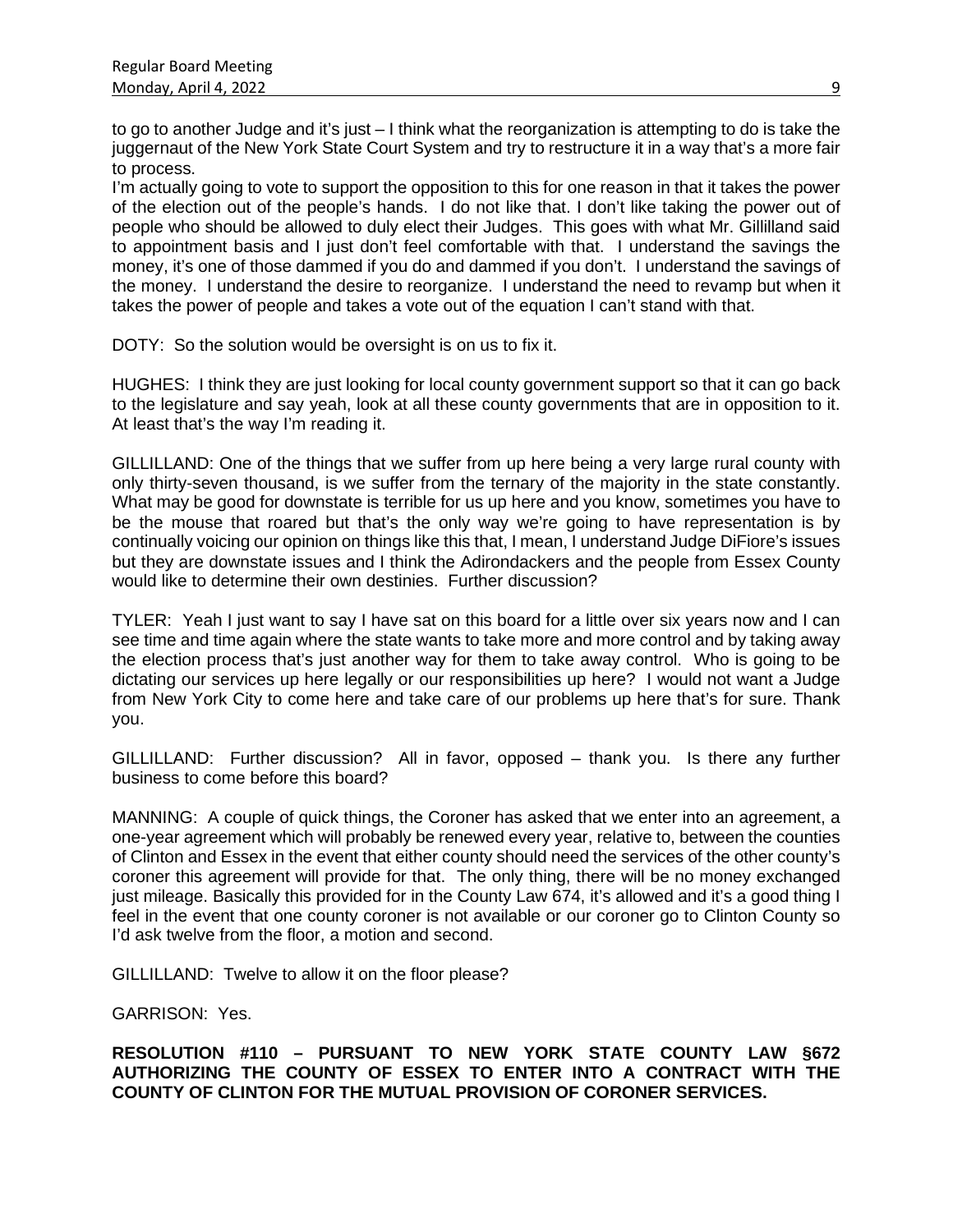**This resolution was moved by Mr. McNally, seconded by Mr. DeLoria, and adopted upon a roll-call vote as follows:** 

**AYES: 2700 votes NOES:<br>ABSENT: ABSENT: 221 votes (Wilson, Monty, DeZalia)**

GILLILLAND: Discussion?

HUGHES: Do we have any concerns; this is probably a dumb question but do we have any concerns of taking advantage of that process? Or we are reciprocating more than Clinton County is or can we opt to refuse a request if we can't or are unable to? I don't know that we would but?

MANNING: We could put that in the agreement but I don't know, I think just play it by ear this first year and see how it goes. I mean you can always so no or they can sue you over this little contract but Clinton County has already sanctioned and passed it the legislature so it's a good point. I mean it could be abused but hopefully it won't be.

HUGHES: I just don't want to see our hands tied to something and find out –

MANNING: Yes, and just as a side, during the throws of the pandemic we did have an agreement with them because it was very limited scope, I think it was only for like a month or something but we didn't have any problems there.

HUGHES: I'm sure it will be fine.

DOTY: Is this a result of fewer coroners on each side?

MANNING: Well, I don't know. Clinton County only has one coroner and right now we have two so the chances that this might happen maybe once or twice a year maybe not even occur. It probably will happen more honestly with Clinton County since they only have one coroner.

DOTY: And the term?

MANNING: One year.

GILLILLAND: Further discussion?

STANLEY: So it's essentially a mutual aid agreement?

PALMER: Yes, essentially for coroners.

MANNING: The statue explicitly states that for liability purposes if our coroner would go to Clinton County and make a mistake that's against our liability and same thing, it's already been provided for us as far as indemnification liability.

GILLILLAND: Further discussion?

DOTY: I am curious, why no compensation? Do the coroners know this?

MANNING: It was brought to us by Mr. Heald.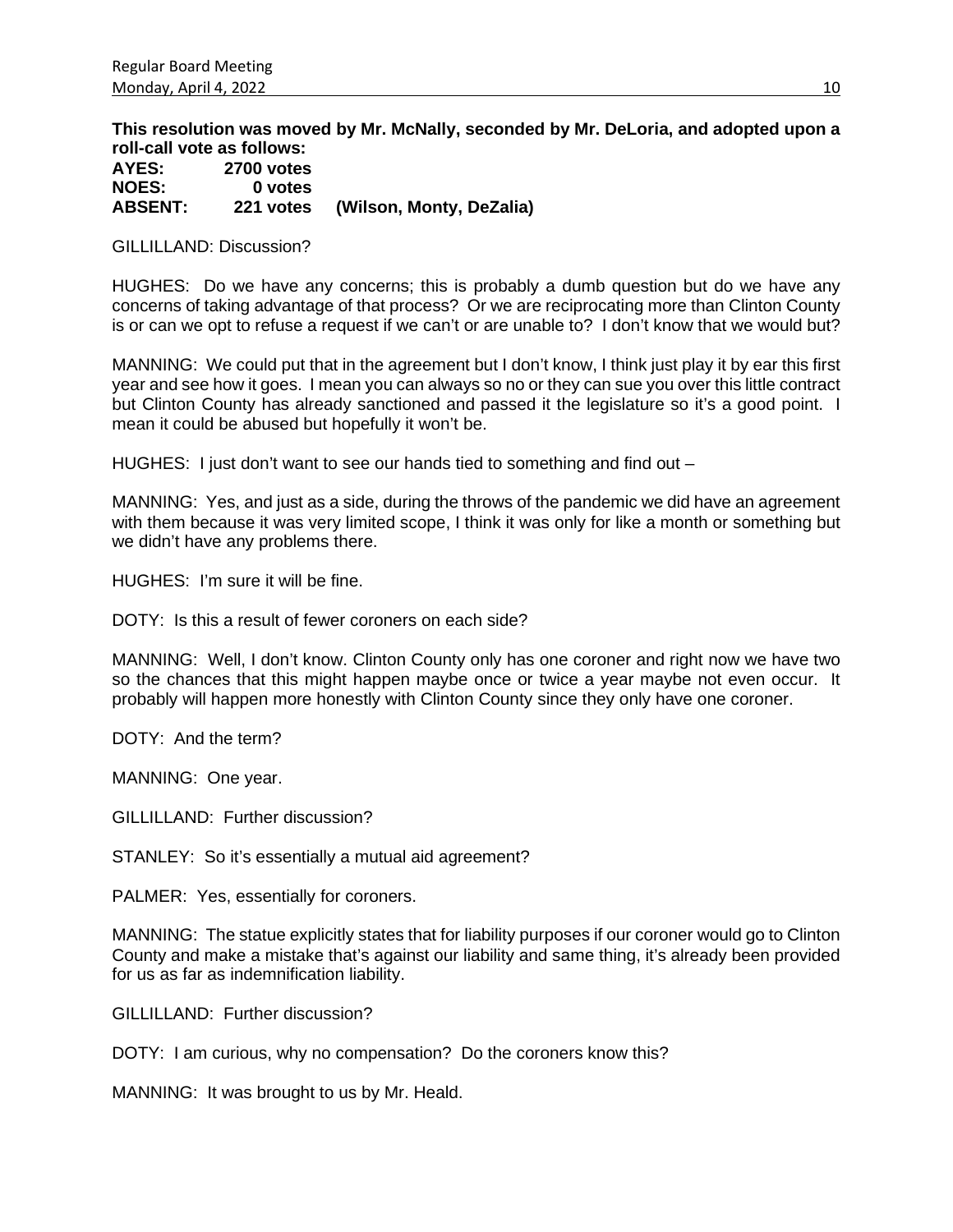DOTY: Okay I just want to make sure they are in the loop.

MANNING: Yes.

PALMER: Yes, they understand.

GILLILLAND: Further discussion? Being none, roll call please.

MANNING: Yes, just very quickly, many or most of you have received a grievance compliant, a real property taxation grievance complaint from Time Warner. I know a few supervisors have contacted me about this, this is basically Time Warner challenging its assessment on its franchise. You know you're used to your assessor establishing value on real property, commercial and real property in your town however, Time Warner challenging its assessment on its franchise. You know you're used to your assessor establishing value on real property, commercial and real property in your town however, your assessor doesn't establish that value that's established by the State so if you've been served with one of these, there is an accompanying letter that where you acknowledge service, go ahead and acknowledge service that's not going to be a big deal. You are really not a party here you're just required to be served by law, the party is the State of New York. This grievance, you are aware that in your town Grievance Day is the fourth of May, this is a similar thing but it happens in New York, down in Albany and between the people in the real property tax service down there and Time Warner so we're basically not, you have no exposure.

HOLZER: I'm one of the ones you didn't respond to.

MANNING: I did call you on Friday.

HOLZER: So what happens if we don't do anything? If we don't sign it and return it to them?

MANNING: They could charge you for service, the cost of service. They have to serve you.

PALMER: They are going to serve you at some point.

MANNING: They will serve you and then you'll have to pay them.

HOLZER: You have to pay to be served?

MANNING: Yes.

PALMER: If you refuse to acknowledge.

MANNING: In this case, so just sign it and send it back. Your point is well taken.

GILLILLAND: Any further business to come before this board?

PALMER: Just reminder, not this Wednesday but next Wednesday, April 13 the auditor's will be in this room at 9:00 a.m. I suggest that you bring your financial people with you and it's going to be a session on the American Recovery Act funding reporting that's due at the end of the month. Hopefully if you have questions they will be able to answer them and give you direction as to how